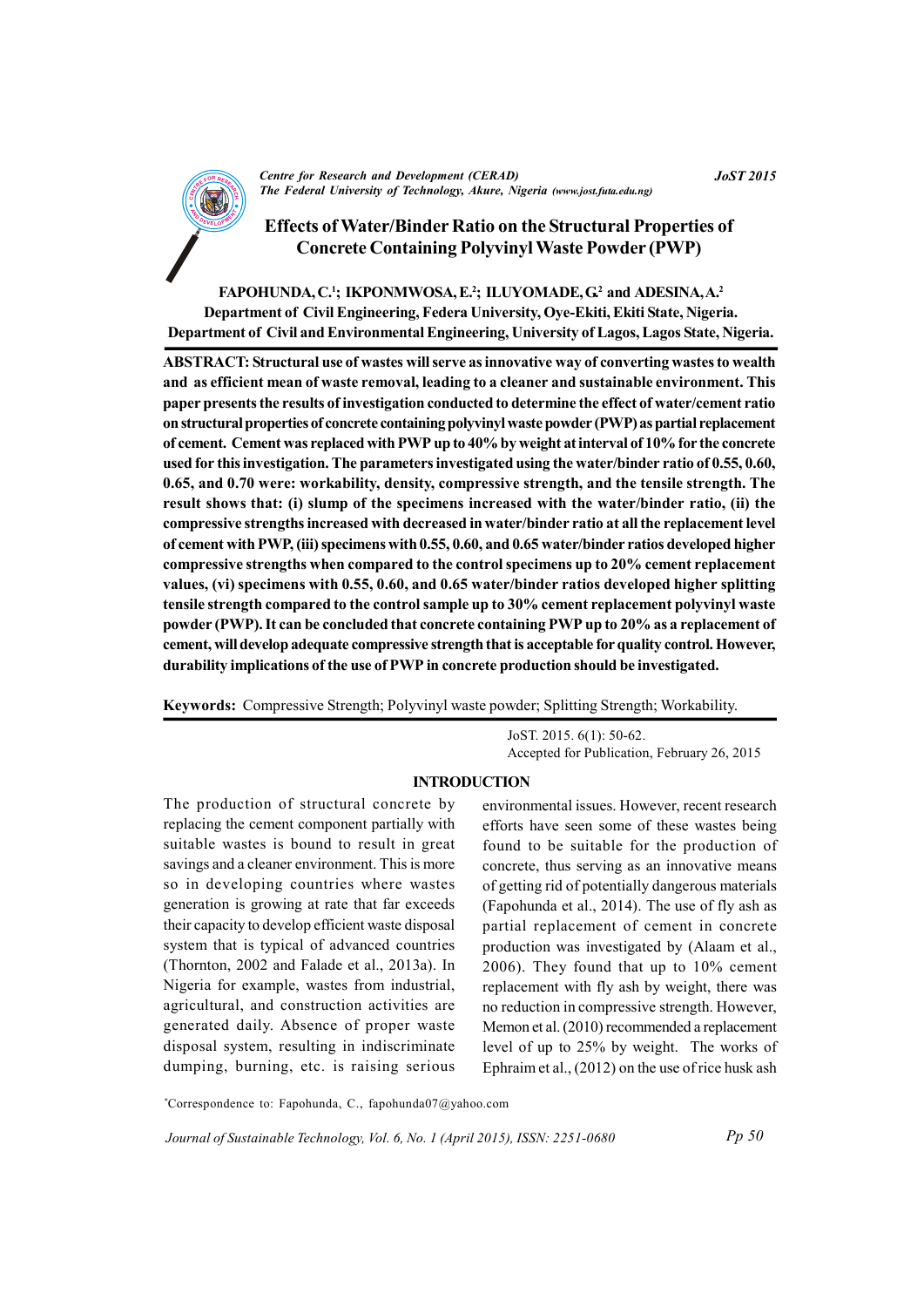up to 25% as partial replacement of cement by weight in concrete production revealed an enhanced compressive strength but with increased water demand. Oyekan and Kamiyo (2008) also did investigations on the use of rice husk ash as partial replacement of cement in concrete. They observed an increased in the compressive strength of 17% at 5% cement replacement by weight with rice husk ash. Similar results on suitability of rice husk ash as partial replacement of cement were obtained by (Opeyemi and Makinde (2012). Other wastes materials that have been found suitable as partial replacement of cement include: palm fuel ash (Abdullah et al., 2006; Hussin and Abdullah, 2009; and Abdul and Abubakir, 2011), pulverized bone (Falade et al., 2012, Falade et al., 2013b, and Falade et al., 2014), cassava peel ash (Salau and Olonode, 2011; Salau et al., 2012), etc. All these wastes, though not cementitious in themselves, but were able to attain to cementitious material in finely grounded state and in the presence of water and  $Ca(OH)$ , released in the cause of hydration of cement. They were thus classified as pozzolanic

### **Materials**

The main objective of this research is to establish the effect of water cement ratios on the strength properties of concrete containing PWP as partial replacement of cement. The materials used to achieve this objective are: cement, fine aggregates, coarse aggregates, water, and polyvinyl waste (PWP) as partial replacement of cement by weight were used.

**Ordinary Portland Cement.** The cement was produced in accordance with NIS 444 (2003 and BS 12 (1996)

Fine Aggregates. River sand was used for the fine aggregates. They were from obtained from Ogun River located at a location called Ibafo in Ogun State, Nigeria. The particle sizes of sand were those passing through sieve with aperture size of 3.35 mm but retained on sieves of 63µm. materials, or supplementing cementing materials. One waste that is yet to be investigated for its possible pozzolanic status, or characterised as supplementary cementing material, is polyvinyl waste powder (PWP); and thus the focus of this paper. Polyvinyl waste powder is obtained from polyvinyl waste. Polyvinyl are materials made from polymers of vinyl compounds, which are subsequently used to manufacture variety of materials including: (i) building materials (roofing sheets, windows, vinyl siding), (ii) consumer products, (iii) disposable packaging, and (iv) many every day products (Chej, 2014). Annual generation of polyvinyl waste stands at about 12 million tonnes (Thornton, 2002). Difficulties in disposing these wastes are creating environmental problems. Thus the aim of this study is to investigate the possibility of using polyvinyl waste powder (PWP) as partial replacement of cement in the production of concrete, by looking at the effect of water/cement (water/binder) ratio. The parameters investigated at chosen water/cement ratios, in order to achieve this aim includes: workability, density, compressive strength, tensile strength.

# **MATERIALS AND METHODS**

It was treated to ensure they are from salty and other deleterious substances.

Coarse Aggregates. The coarse aggregates used in this research study were granite chippings with particle size range between 2.36mm and 20mm, obtained from a quarry.

**Polyvinyl Waste.** The material was obtained from a polyvinyl-based roofing sheet manufacturing company. It was milled to fine powder with more than 80% passed through 1.18mm sieve. It was then bagged and was store in a cool place.

Water. Portable water which was fresh, colourless and odourless and free of organic matter was used in these experiments.

For the purpose of this investigation, a mix ratio of 1:2:4 by weight of cement, sand and gravel was used, and the water/cement ratio of 0.55,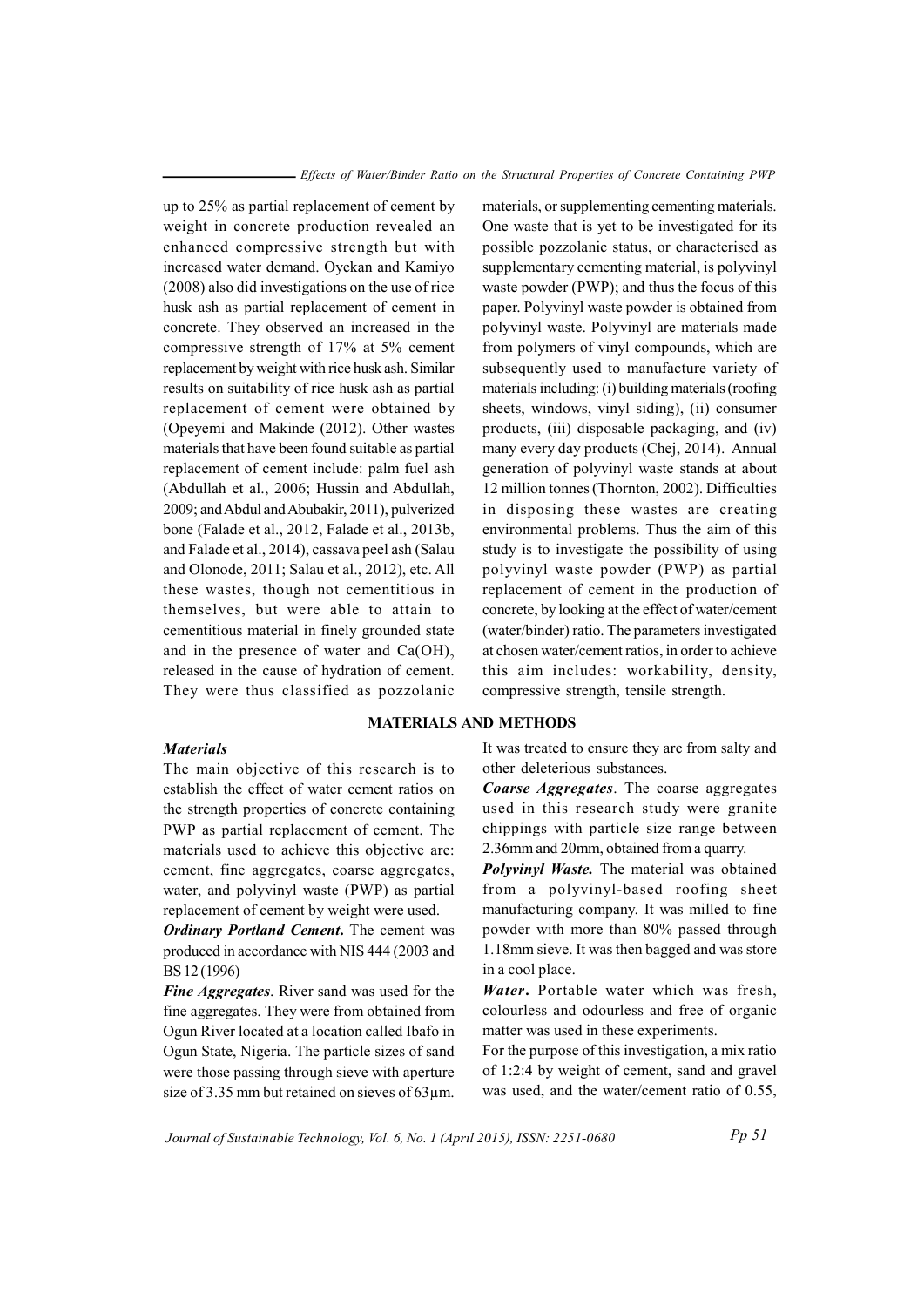$0.60, 0.65,$  and  $0.70$  were adopted, and which became water/binder ratio in the mix containing polyvinyl waste powder The cement in the mix was partially replaced with PWP (by weight) at interval of 10% up to 50%. The concrete with 0% PW replacement, using the same set of water/ cement ratios, served as the control.

# **Experimental Investigations**

#### Workability Test

The slump test was carried out in accordance with the provisions of BS EN 12350 (2000). The replacement was done at the interval of 10% up to 50% cement replacement with Polyvinyl waste powder (PWP), for each of the water/cement (water/binder) ratio adopted for this work. The sample without PWP serves as the control.

## Density and Compressive Strength Test

Density and Compressive strength tests were conducted on 150x150x150 cube in accordance with BS EN 12350 (2000) and BS EN 12390 (2009) for each of the water/cement (water/binder) ratio adopted for this work. A total of 240 numbers of  $150 \times 150 \times 150$  cube specimens were prepared. All the cubes specimens were cured by immersion in water right from the moment they were removed from the moulds  $-24$  hours after casting - until the day for their testing when

- C. Fapohunda et al.

they were removed from the curing water tank and sun dried before being tested for strength. The compressive strength test was carried out on the cube specimens at curing age of 7, 14, 21, 28 days. The specimens' preparations and testing were in accordance with BS EN 12390 (2009). The cement replacement with polyvinyl waste powder (PWP) to 40% at interval of 10%. The weight of each cube was taken prior to compressive strength test, and was used to calculate the density.

#### Tensile Strength

The splitting tensile strength was carried out on the concrete specimens in accordance with the provision of BS EN 12390 (2009). The specimens were  $150 \times 150 \times 300$  cylinders. Figure 1 shows the testing arrangement. The splitting strengths were determined on 600KN Avery Denison Universal Testing machine at a loading rate of 120KN/min until failure. The splitting tensile strength (Ts) is then calculated using equation  $1:$ 

$$
T_s = \frac{2P}{\pi l d}
$$

where:  $Ts =$  splitting tensile strength (N/mm2), P  $=$  maximum applied load (in Newtons) by the testing machine,  $l =$  length of the specimen (mm),  $d =$  diameter of the specimen (mm)

> The specimen

 $(1)$ 

cylinder

 $in$ 



**Figure 1: Splitting Test Specimens** 

Metal packer at the top and bottom of the

cylinder

testing position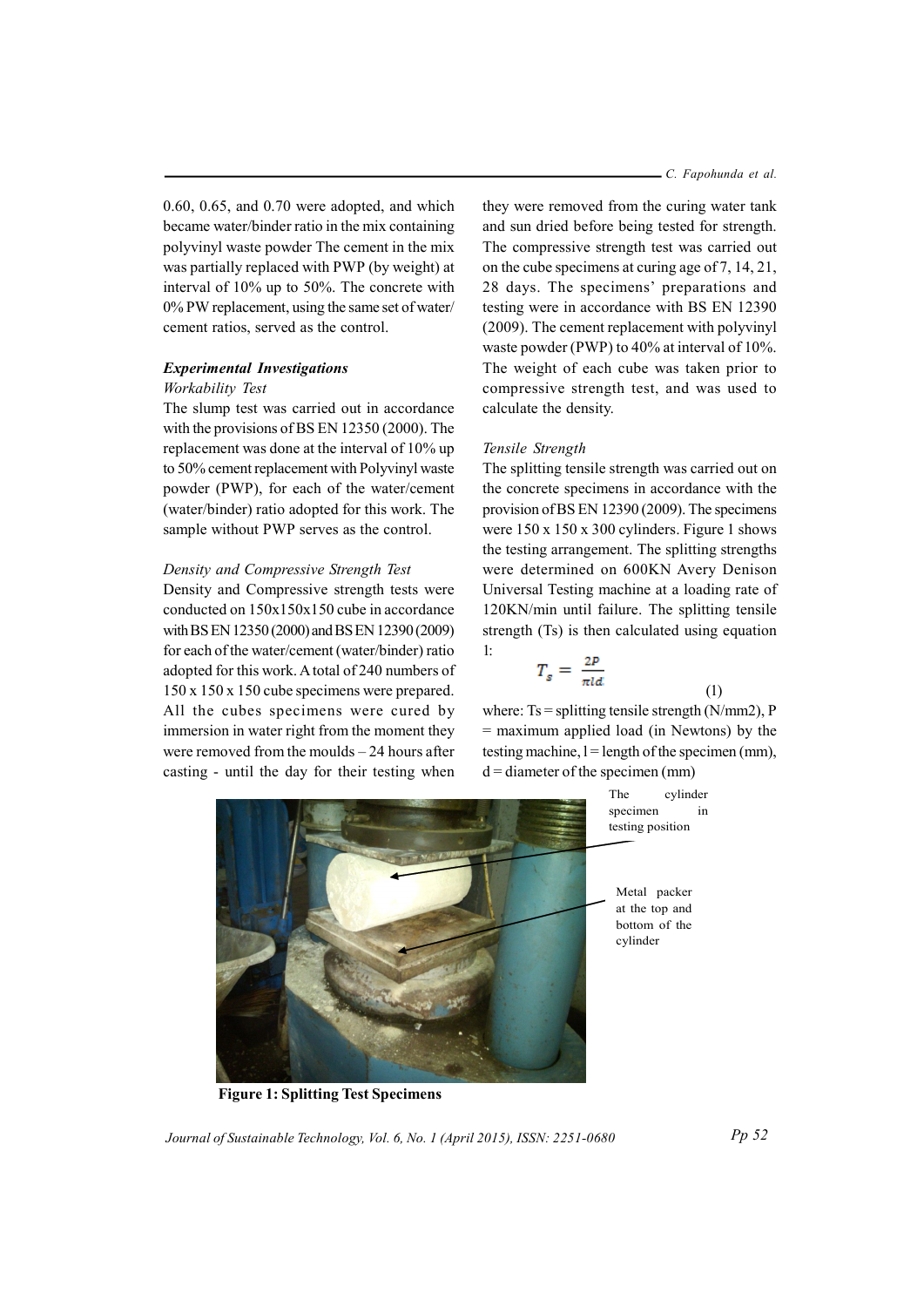#### **RESULTS AND DISCUSSION**

## **Workability of Concrete Specimens containing PWP**

True slumps were recorded for all the specimens at all the water cement ratio considered and at all cement replacement with polyvinyl waste powder (PWP). This is an indication that inclusion of polyvinyl waste powder (PWP) in the mix has no effect on the cohesiveness of the mix to the extent of causing shear or collapse slump. The effect of polyvinyl waste powder on the workability of the concrete, measured in terms of slump loss is shown in Figures 2. From figure 2, it can be observed that by increasing the percent replacement of cement with PWP in the mix, a progressive reduction in the observed values for the slump of the concrete specimens

resulted, for all the water/cement (water/binder) ratio

From the pattern of this behaviour, one can conclude that addition of polyvinyl waste powder had a dehydrating effect on the concrete. The consequence of this behaviour is the loss of water that is meant for the strength-forming cement hydration process, and loss of strength may result. As such more water will be required to make the concrete workable, and for the concrete to attain to the desired strength. The effect of water/cement ratio (water/binder) on the slump characteristics of the concrete containing polyvinyl waste powder, at all the replacement level considered, is shown in Figure  $\overline{3}$ .



Figure 2: Effect of Polyvinyl Waste Powder on the Slump Characteristics of Concrete



Figure 3: Effect of Water/Cement (binder) Ratio on the Slump Characteristics of Concrete with Polyvinyl Waste Powder (PWP)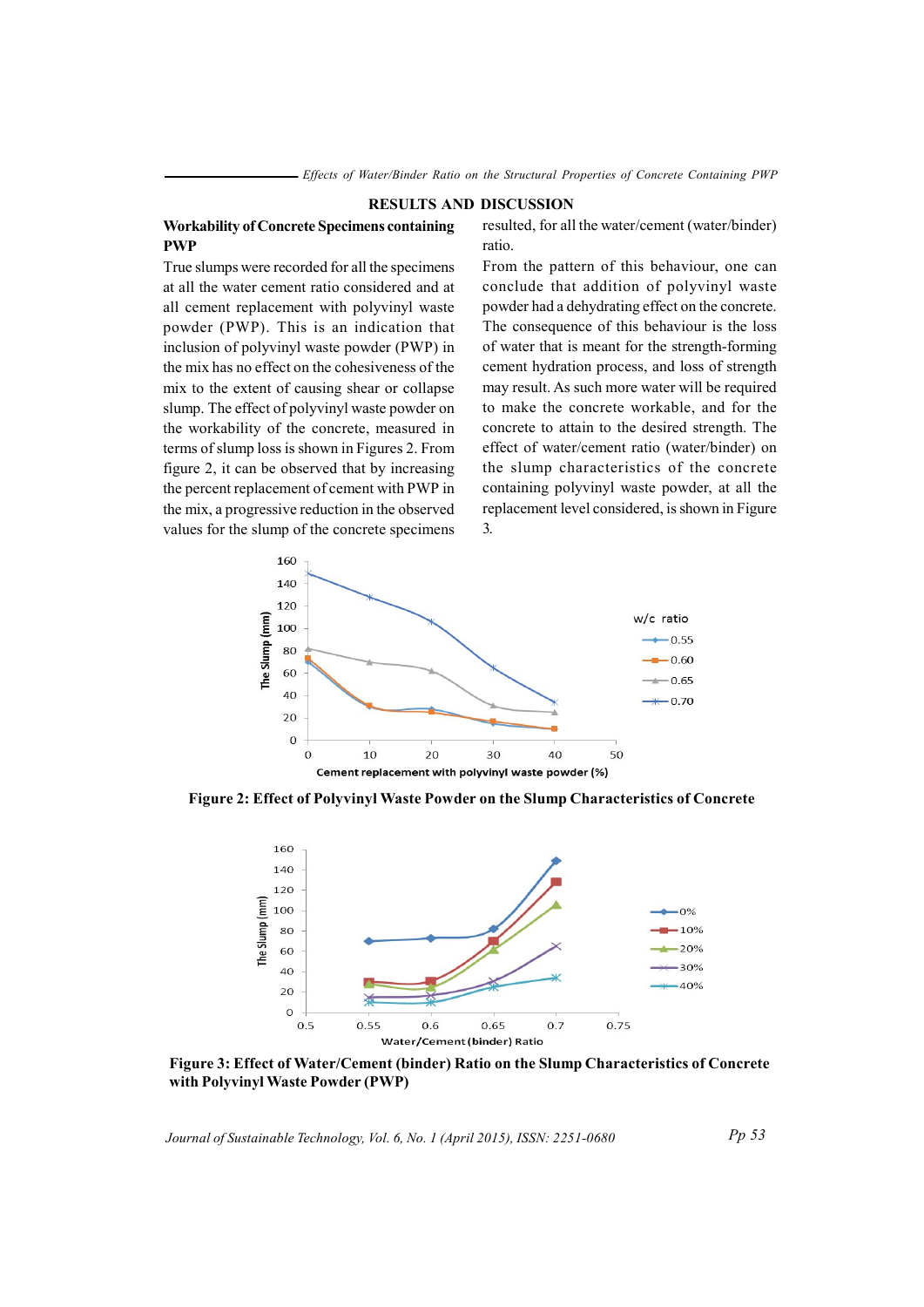At all the cement replacement level, the slump increased with water/binder ratio. That is, the higher the water/cement ratio, the higher the observed slump. For example, for mix containing 20% PWP, the slump increased from 35 to 13mm. Other mixes also showed this pattern. The increased in the slump witnessed can be ascribed to the fact that more water is available in the mix with increasing water content. The availability of more water resulted in a more fluidy and workable concrete. However, it is to be noted that all the specimens display true slump despite increase in the slump values. A collapse slump would have been an indication of the disruption of the cohesiveness of the materials at higher water/cement ratios.

## **Density of the Concrete Specimens with PWP**

Efficient application of concrete begins with knowledge of its density, bearing in mind that three classes of concrete exist on the bases of density which according to Falade et al., 2011) - C. Fapohunda et al.

are: heavy weight with density range between 3360 and 3680kg/m<sup>3</sup>, normal weight concrete with density range from 2200 to 2550  $\text{kg/m}^3$ , and lightweight concrete with density range  $\leq$  2200  $kg/m<sup>3</sup>$ . For all the specimens, the recorded densities for all cement replacement with PWP, and at all the water/binder ratio used, were between  $2370 - 2580$  kg/m<sup>3</sup>. This can be observed from the typical day 28 curing densities presented in Table 1. These values clearly fell in the range of densities for normal weight concrete. These suggest that the use of polyvinyl waste powder as partial replacement of cement up to 40% in concrete production with result in concrete that can be used for conventional purposes, within the water/cement ratios used for this investigation.

# **Compressive Strength of Concrete Specimens** with PWP

The effects of water/binder ratio on strength development are presented in Figures  $4 - 8$ , at

| CONTAINING I WI |                 |                 |                 |                 |
|-----------------|-----------------|-----------------|-----------------|-----------------|
| *w/b ratio      | 0.55            | 0.60            | 0.65            | 0.70            |
| $0\%$ PWP       | $2540 \pm 0.99$ | $2501 \pm 1.09$ | $2461 \pm 1.02$ | $2471 \pm 0.00$ |
| $10\%$ PWP      | $2601 \pm 120$  | $2580 \pm 125$  | $2490 \pm 102$  | $2482 \pm 0.00$ |
| 20 % PWP        | $2512 \pm 125$  | $2511 \pm 125$  | $2461 \pm 0.00$ | $2511 \pm 1.02$ |
| 30 % PWP        | $2562 \pm 125$  | $2541 \pm 110$  | $2483 \pm 0.00$ | $2490 \pm 0.80$ |
| 40 % PWP        | $2583 \pm 100$  | $2482 \pm 100$  | $2462 \pm 100$  | $2482 \pm 0.00$ |

Table 1: Effect of Water/Cement ratio on the Density (kg/m<sup>3</sup>) of Concrete Specimens contoining DWD

\* water binder ratio



Figure 4: Strength development at all the water/binder ratio for Concrete Specimens with 0% Polyvinyl Waste Powder (PWP)

Journal of Sustainable Technology, Vol. 6, No. 1 (April 2015), ISSN: 2251-0680

 $Pp 54$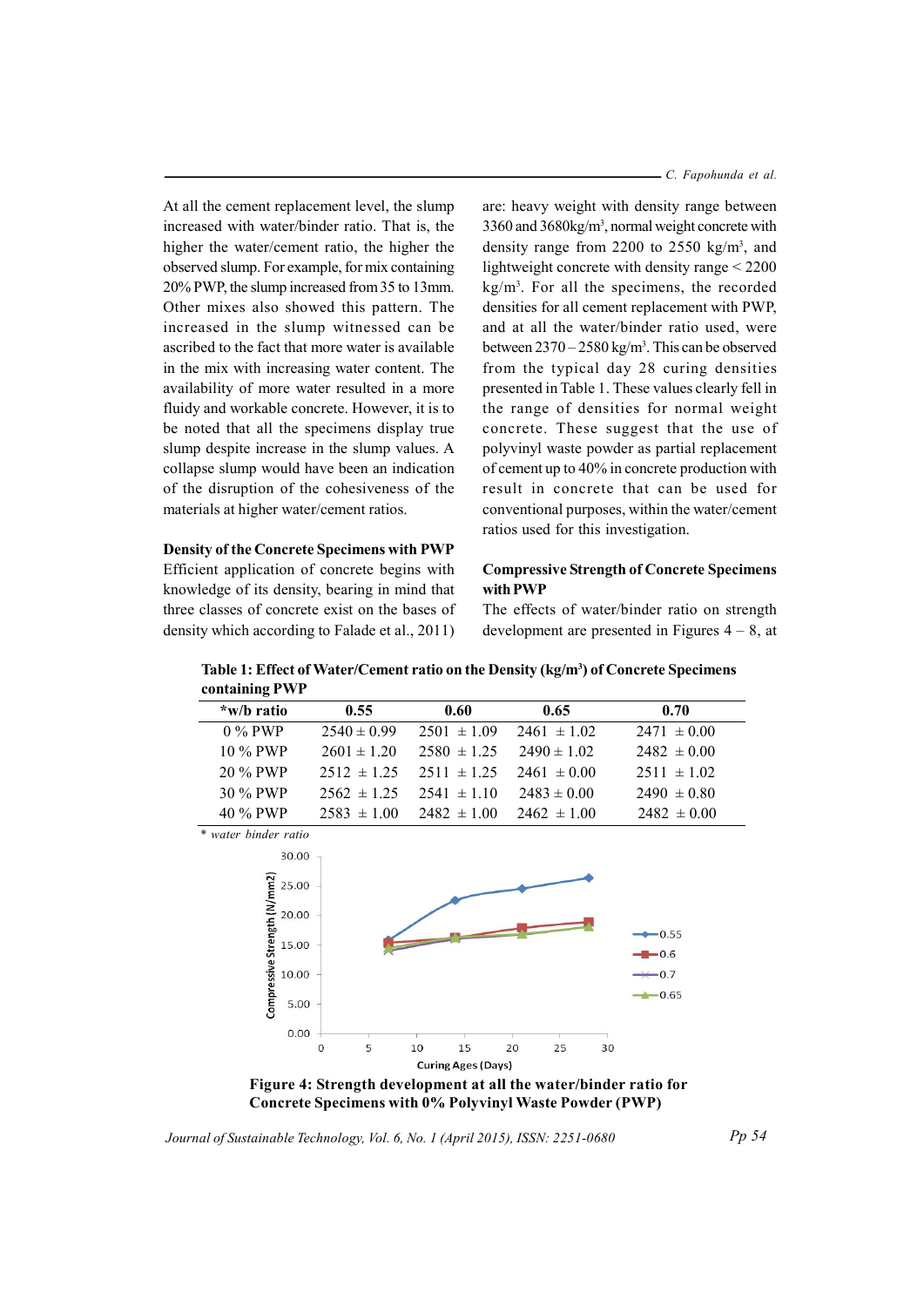

Figure 5: Strength development at all the water/binder ratio for Concrete Specimens with 10% cement Replacement with Polyvinyl Waste Powder (PWP)



Figure 6: Strength development at all the water/binder ratio for Concrete Specimens with 20% cement Replacement with Polyvinyl Waste Powder (PWP)



Figure 7: Strength development at all the water/binder ratio for Concrete Specimens with 30% cement Replacement with Polyvinyl Waste Powder (PWP)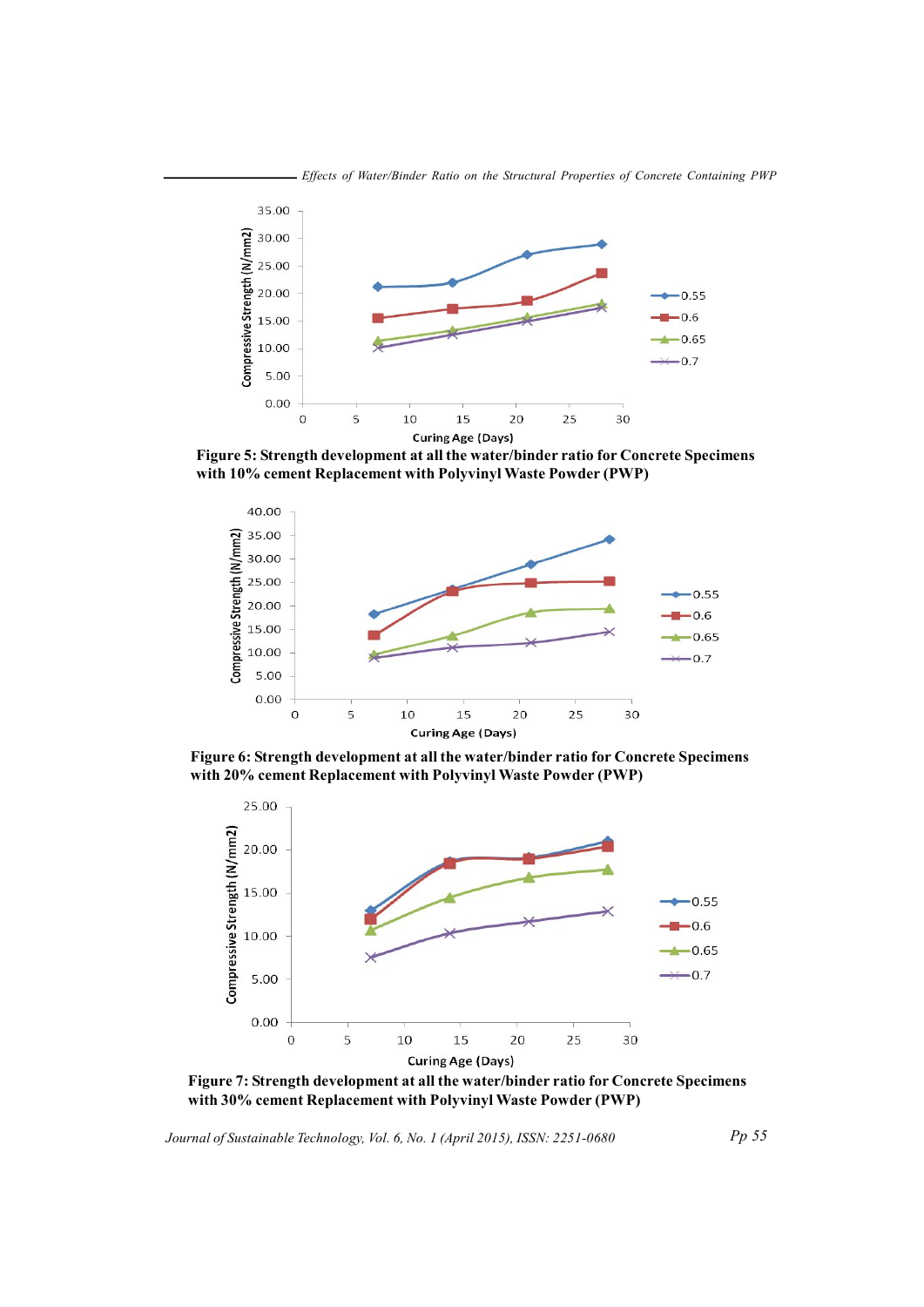C. Fapohunda et al.

all cement replacement with polyvinyl waste. From these figures, it can be observed that the specimens with the lowest water/binder ratio (0.55) developed the highest strengths, followed by the next water/binder ratio. For example, at 10% cement replacement with PWP, the compressive strengths were 28.98, 23.71, 18.2 and 17.48 N/mm<sup>2</sup> respectively at 0.55, 0.60, 0.65 and 0.70 water/cement ratios. This pattern was also followed at the other percentage levels of cement replacement with PWP. This behaviour

is in conformity with established pattern in concrete technology, where it is known that higher water/binder ratio is always accompanied by reduction in strength and lower water/binder ratio resulted in higher strength. The reason being that at higher water/binder ratio, more capillary pores are formed leading to more porous matrix. A porous matrix results in reduced density, and a reduced density will be accompanied by a reduced strength (Neville.  $2003$ ).



Figure 8: Strength development at all the water/binder ratio for Concrete Specimens with 0% cement Replacement with Polyvinyl Waste Powder (PWP)



Figure 9: Day 28 Variation of Compressive Strength of Concrete Specimens with PWP as Replacement of Cement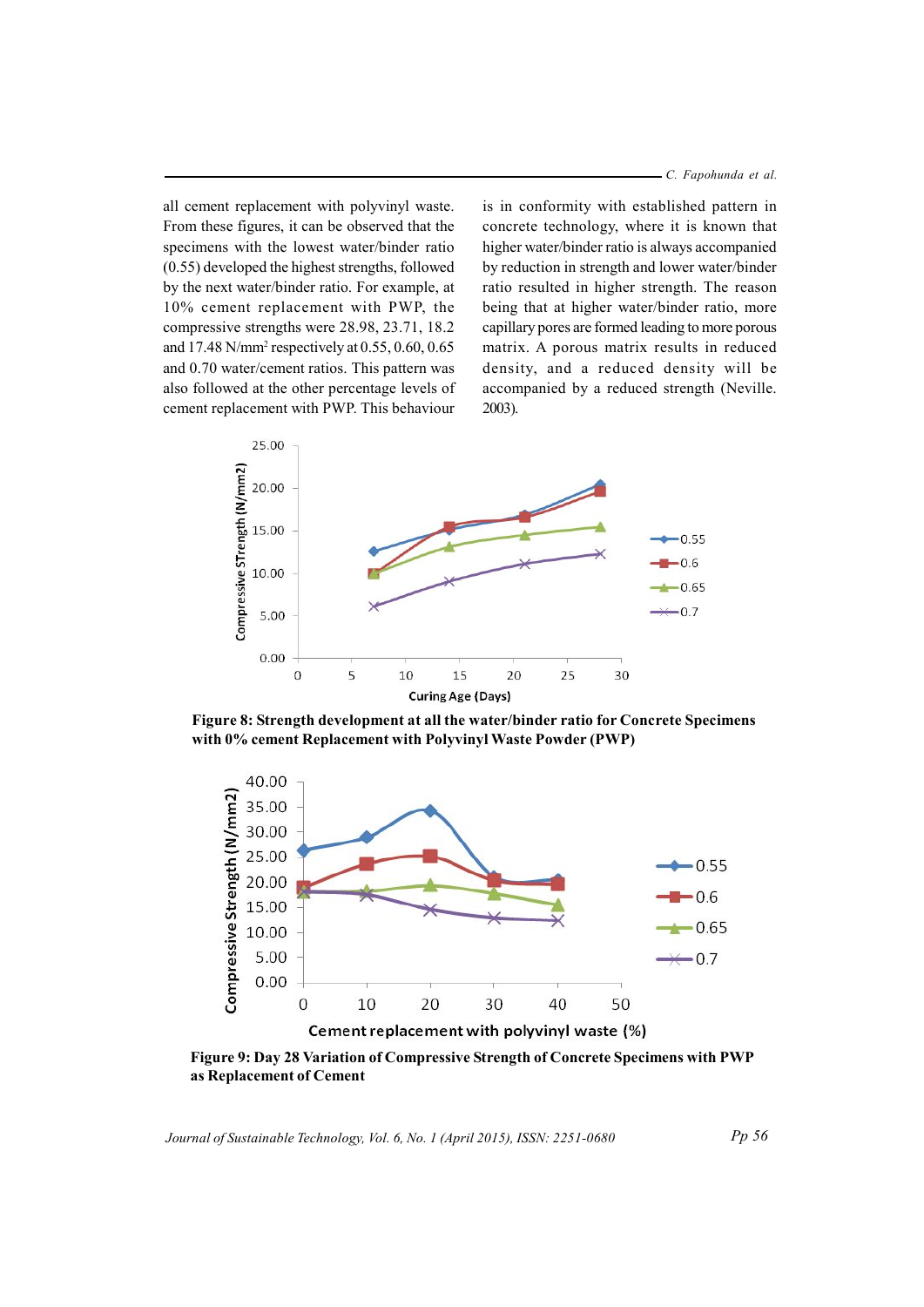| w/b<br>ratio         | 0.55                |                      | 0.60                |                      | 0.65                |                   | 0.70                |             |
|----------------------|---------------------|----------------------|---------------------|----------------------|---------------------|-------------------|---------------------|-------------|
| Mix                  | <b>CS</b>           | <b>SAI</b><br>$(\%)$ | <b>CS</b>           | <b>SAI</b><br>$(\%)$ | <b>CS</b>           | <b>SAI</b><br>(%) | <b>CS</b>           | SAI $(\% )$ |
| $0\%$<br><b>PWP</b>  | $26.36 \pm$<br>0.13 | 100.00               | $18.96 \pm$<br>0.23 | 100.00               | $18.10 \pm$<br>0.20 | 100.00            | 18.08<br>$\pm 0.25$ | 100.00      |
| $10\%$<br><b>PWP</b> | $28.98 \pm$<br>0.21 | 109.94               | $23.71 \pm$<br>0.34 | 125.05               | $18.22 \pm$<br>0.20 | 100.66            | $17.48 \pm$<br>0.20 | 96.68       |
| 20 %<br><b>PWP</b>   | $34.24 \pm$<br>0.22 | 129.89               | $25.19 \pm$<br>0.12 | 132.86               | $19.41 \pm$<br>0.12 | 107.24            | $14.52 \pm$<br>0.00 | 80.31       |
| 30 %<br><b>PWP</b>   | $21.02 \pm$<br>0.22 | 79.72                | $20.37 \pm$<br>0.22 | 110.07               | $17.76 \pm$<br>0.12 | 98.12             | $12.89 +$<br>0.00   | 71.29       |
| 40 %<br><b>PWP</b>   | $20.44 \pm$<br>0.12 | 77.54                | $19.63 \pm$<br>0.22 | 103.53               | $15.48 \pm$<br>0.12 | 85.53             | $12.30 \pm$<br>0.25 | 68.03       |

Table 2: Determination of the Pozzolanicity of Polyvinyl waste powder (PWP) through Strength **Activity Index (SAI)** 

 $w/b$  ratio = water/binder ratio,  $CS = compressive strength (N/mm^2)$ 

However, the 28-day strength development for all the water/binder ratio is presented in Figure 9. It can be observed that the 28-day strength of specimens having water/binder ratio of 0.55, 0.60, and 0.65 increased with percent increase in the cement replacement with polyvinyl waste up to 20% after which it started to decrease. The specimens with water/binder ratio of 0.70 developed lower compressive strength relative to the control.

In order to determine the pozzolanicity of PWP, the Strength Activity Index (SAI) was computed for the specimens and presented in Table 2. The strength activity index is measured as the strength developed by the blend of the suspected pozzolan relative to the control. For any material to be classified as a pozzolan, the strength of the blended sample at 7-day and/or 28-day must not be less than the 75% of the strength of control strength (ASTM C 618, 2008). The data presented in Table 2 are for 28day curing.

From the Table, it can be observed that for water/ binder ratio of 0.55, all the specimens have pozzolanic traits at all the replacement level of cement with polyvinyl waste, both at 7- and 28day curing. At water/binder ratio of 0.60, only the samples containing 40% of PWP as replacement of cement did not have pozzolanic characteristics at 7-day curing. However, all the samples were pozzolanic at 28-day curing for all

replacement levels. The samples with water/ binder ratio of 0.65 were pozzolanic only up to 10% cement replacement with polyvinyl waste at 7-day curing. All the sample were however pozzolanic at 28-day curing at all the cement replacement levels with polyvinyl waste. None of the samples with 0.70 water/binder ratio was pozzolanic at 7-day curing, and were pozzolanic up to 20% cement replacement with polyvinyl waste powder at 28-day curing. But using the 28-day curing as the standard, it can be seen from the table that at all the replacement levels, the samples with water/binder ratio of 0.55, 0.60, and 0.65 were all pozzolanic, but the pozzolanicity of specimens with water/binder ratio of 070 occurred when the replacement level is not beyond 20%.

# Tensile strength of Concrete specimens with **PWP**

The results of the splitting strength tests to assess the pattern of development at different water/binder ratios are presented in Figures  $10 -$ 14. From Figures, it can be observed that the splitting strength increased with curing age for all the specimens. Also the splitting tensile strength increased with lower water/binder ratio up to 20% cement replacement with polyvinyl waste powder at all curing ages.

However, beyond 20% cement replacement with PWP, the splitting strength still increased with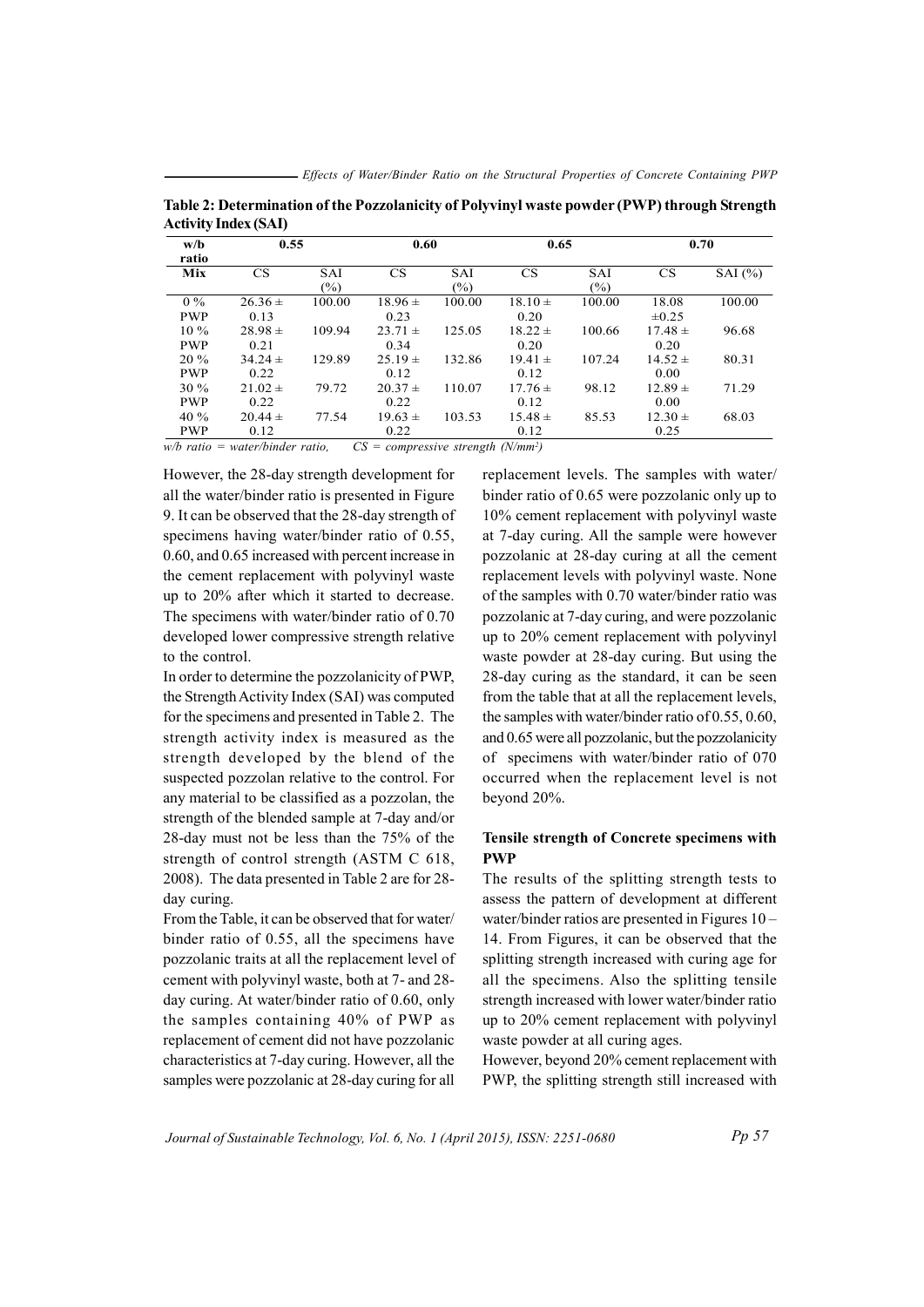

**Curing Ages (Days)** 

Figure 10: Variation of Splitting Strength with Curing Age at 0% cement replacement with **polyvinyl waste powder (PWP)** 



Figure 11: Variation of Splitting Strength with Curing Age at 10% cement replacement with **polyvinyl waste powder (PWP)** 



Figure 12: Variation of Splitting Strength with Curing Age at 20% cement replacement with **polyvinyl waste powder (PWP)** 

Journal of Sustainable Technology, Vol. 6, No. 1 (April 2015), ISSN: 2251-0680

*pP 85*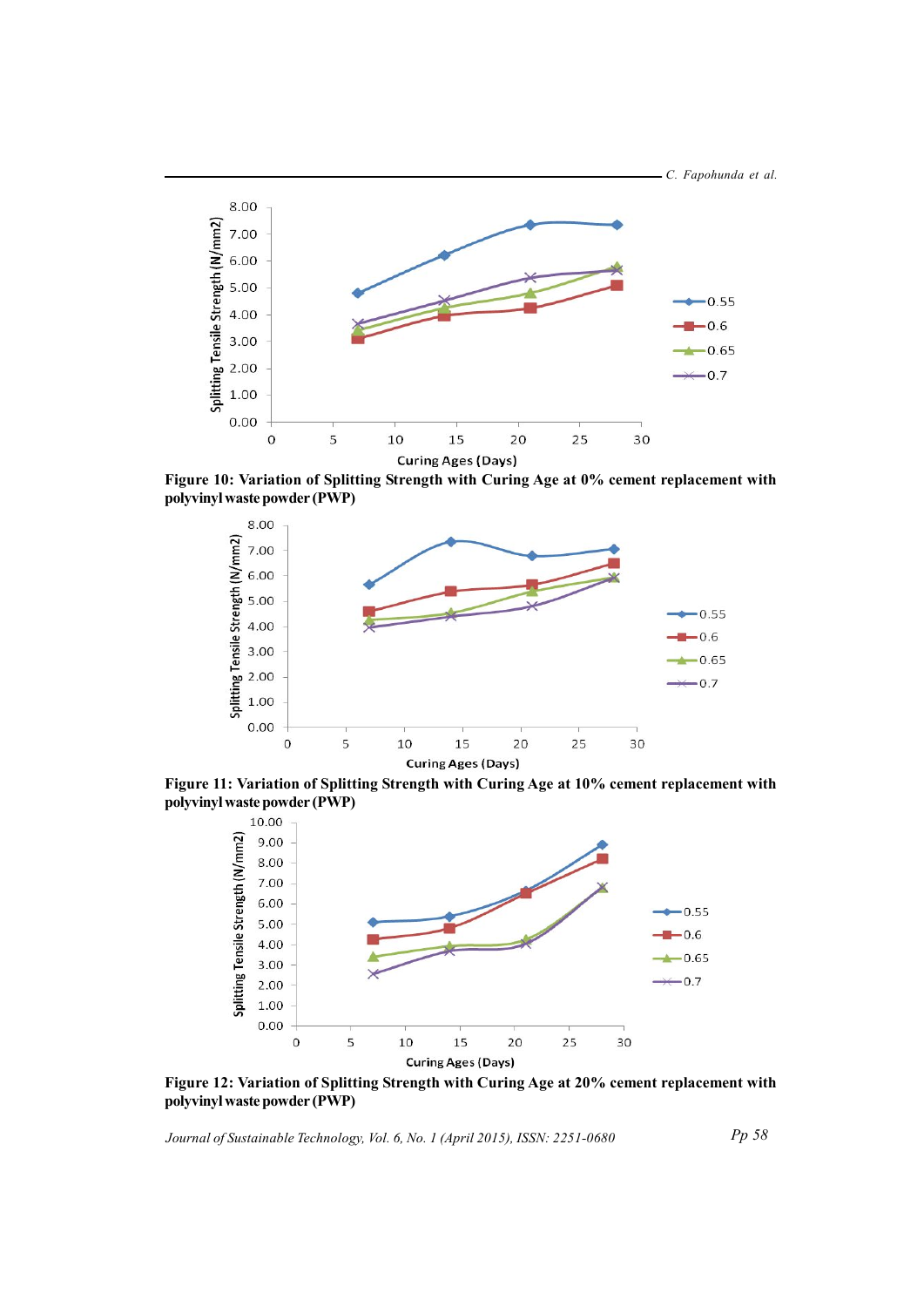

Figure 13: Variation of Splitting Strength with Curing Age at 30% cement replacement with polyvinyl waste powder (PWP)



Figure 14: Variation of Splitting Strength with Curing Age at 40% cement replacement with polyvinyl waste powder (PWP)



Figure 15: 28-day Splitting Strength development for concrete Specimens containing PWP as partial replacement of Cement, at all the water/binder ratios

Journal of Sustainable Technology, Vol. 6, No. 1 (April 2015), ISSN: 2251-0680

 $Pp 59$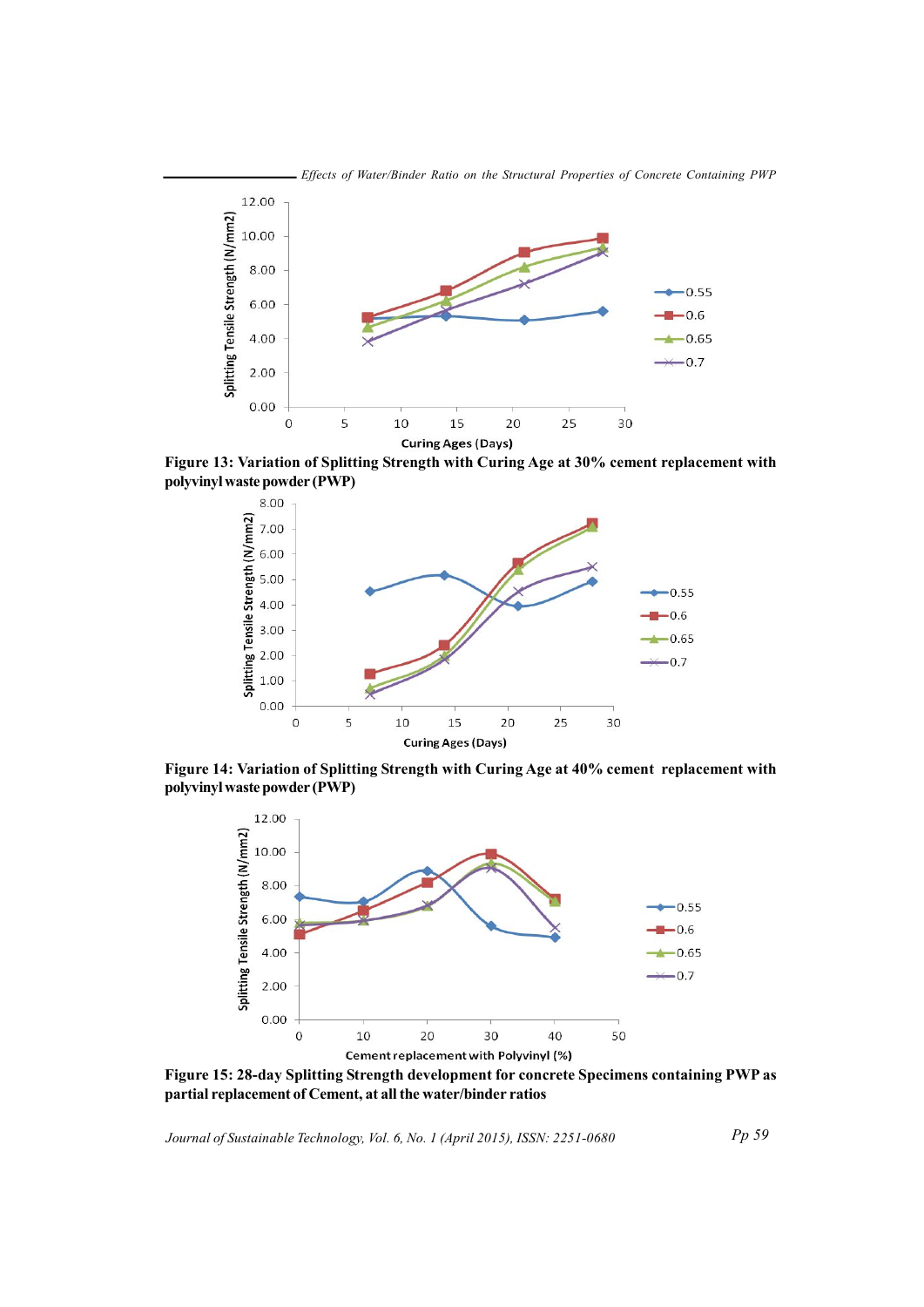curing age for all the water/binder ratio except 0.55 specimens (Figures  $13 - 14$ ). The reduced splitting strength observed at the water/binder ratio of 0.55 may be due to the relatively dryness of the specimens which encourage the development and generation of micro-crack in the internal matrix of the specimens, leading to early failure. The 28-day splitting strength is presented in Figure 15.

From the figure, the highest splitting strength for specimens with 0.55 water/binder ratio occurred at 20% cement replacement with polyvinyl waste. However for specimens with water/binder ratio of  $0.60$ ,  $0.65$ , and  $0.70$  the highest splitting strength occurred at 30% cement replacement with polyvinyl waste. The reason for low strength development of 0.55 water/binder ratio specimens may be due to the cumulative effect of the increased dehydrating effect of polyvinyl waste powder as higher replacement levels. This will subsequently make - C. Fapohunda et al.

the specimens dryer and thus susceptible to crack, leading to reduced splitting strength. One significant finding from this work was the effect of water-cement ratio on the strength development of concrete. In concrete works, assuming full compaction, and at a given age and normal temperature, the strength of concrete can be taken to be inversely proportional to the water/cement ratio (Neville and Brooks, 2008). But it is to be noted that at the time this Law. attributed to Abram, was discovered, the materials used for binder in the production of concrete was ordinary Portland cement. Substituting processed wastes as done in this work was not in practice then. What is not known is whether the Law could still hold if the cement fraction of the concrete mix is substituted with any wastes – industrial and agricultural; in this case, polyvinyl waste powder (PWP). The results obtained from this investigation showed the validity of the Law for concrete containing up to 20% PWP as partial replacement of cement.

#### **CONCLUSION**

From the results of this investigation, the following conclusions are made.

- $1)$ At all the cement replacement level, the slump increased with increase in the water/ binder ratio.
- $(2)$ At all the water/binder ratios investigated. the concrete densities remain with the category for normal weight concrete.
- 3) At all the cement replacement level with polyvinyl waste powder, the compressive strength increased as the water/binder ratio decreased.
- 4) Specimens with 0.55, 0.60, and 0.65 up to 20% cement replacement with polyvinyl waste powder developed higher compressive strength compared to the control samples.
- 5) All the specimens having water/binder ratio of 0.55, 0.60, and 0.65 exhibited pozzolanic

behaviour by virtue of satisfactory strength activity index as per ASTM C 618-08.

 $6<sup>0</sup>$ For specimens with  $0.55$ ,  $0.60$ , and  $0.65$  and up to 30% cement replacement with polyvinyl waste, splitting strengths were higher than the control.

Though the results of this investigation showed that concrete containing PWP up to 20% as a replacement of cement, will develop adequate compressive strength that is acceptable for quality control, there are other structural issues that this investigation did not cover, but very relevant to wide acceptance and use of PWP for concrete production. For example, the flexural characteristics and the durability performance of concrete containing PWP need to be studied; and these are therefore recommended for further investigations.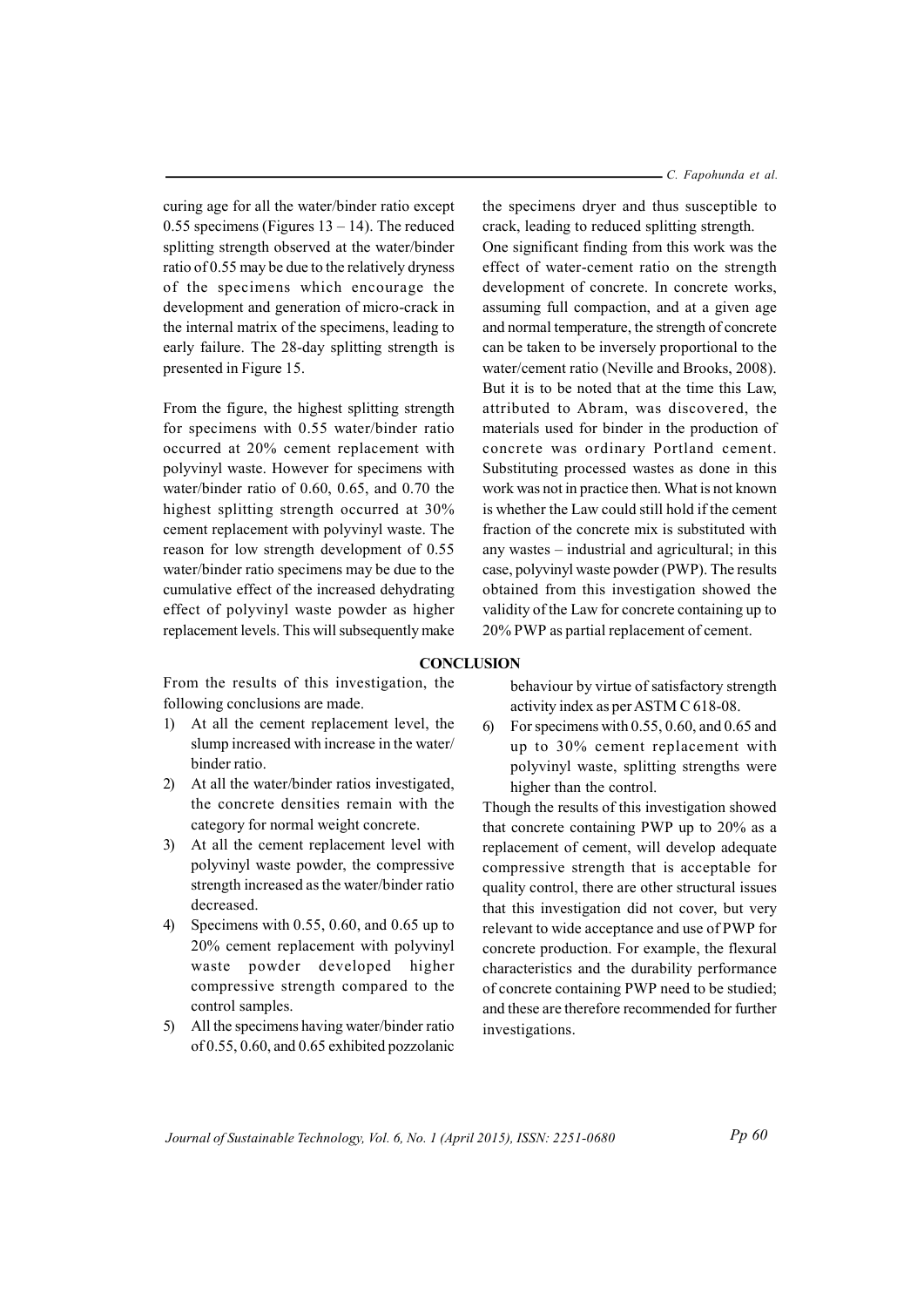### **REFERENCES**

- Abdullah, K., Hussein, M. W., Zacharia, F., Mohammad, R. and Hamid, Z. (2006). "POFA - A Potential Partial Cement Replacement Material in Aerated Concrete". Proceedings 6th Asia-Pacific Structural Engineering and Construction Conference, University Technology Malaysia (UTM), Kuala Lumpur, 132 - $140$
- Alaam, J.A.S., Anwal, M.A., Alam, M.J.B., Rahman, M. S., Banik, B. K and Islam, S. (2006). "Study of Utilization of Fly Ash Generated from Barapukeria Power Plant as Admixture in Manufacturing of Cement". Asia Journal of Civil Engineering (Building and Housing),  $(7)$ : 225 – 232.
- ASTM C 618 (2008). "Standard Specification for Coal Fly Ash and Raw or Calcined Natural Pozzolan for Use in Concrete". ASTM International, PA.
- Awal, A.S.M. and Abubakar, S. I (2011). "Properties of Concrete Containing High Volume Palm Oil Fuel Ash: A Short-Term Investigation". Malaysian Journal of Civil Engineering, (23): 54-66.
- BS 12. (1996). "Specification for Portland Cement". British Standard Institution, London
- BS EN 12350: Part 2 (2000). "Method for Determination of Slump", British Standards Institution, London.
- BS EN 12350: Part 6 (2000). "Method for Determination of Density", British Standards Institution, London.
- BS EN 12390-3 (2009). "Testing Hardened Concrete: Compressive Strength of Test Specimens". British Standard Institution, London.
- BS EN 12390-6 (2009). "Testing Hardened Concrete. Tensile Splitting Strength of Test Specimens". British Standard Institution, London.
- **CHEJ** Center for Health Engineronment and Justice (2004). "PVC - The Poison Plastic, Health Hazards, and the Looming Waste Crisis". www.chej.org (assessed  $7 - 3 2014$ ).
- Ephraim, M. E., Akeke, G. A. and Ukpata, J. O. (2012). "Compressive Strength of Concrete" with Rice Husk Ash as Partial Replacement of Ordinary Portland Cement". Scholarly Journal of Engineering Research,  $(1)$ : 32 – 36.
- Falade, F. Ikponmwosa, E. and Arogundade, A. (2011). "Investigations of Some Structural Properties of Foamed Aerated Concrete". Journal of Engineering Research, 16(1): 67  $-81.$
- Falade, F., Ikponmwosa, E. and Fapohunda, C. (2012). "Potential of Pulverized Bone as a Pozzolanic Material". International Journal of Scientific and Engineering Research,  $3(7): 1-6.$
- Falade, F., Ikponmwosa, E. and Fapohunda, C. (2013a). "Environmental Benefits of the Structural Use of Pulverised Bone in the Production of Foamed Aerated Concrete". Journal of Emerging Trends in Engineering and Applied Sciences (JETEAS). 4(5): 717  $-722.$
- Falade, F., Ikponmwosa, E. and Fapohunda, C. (2013b). "A Study on the Compressive and Tensile Strength of Foamed Concrete Containing Pulverized Bone as a Partial Replacement of Cement", University of Pakistan Journal of Engineering and Applied Science,  $(13)$ : 82 - 93.
- Falade, F., Ikponmwosa, E. and Fapohunda. C (2014). "Flexural Performance of Foamed Aerated Concrete Containing Pulverized Bone as Partial Replacement of Cement". Maejo University: Maejo International Journal of Science and Technology, 8(1):  $20 - 31$ .